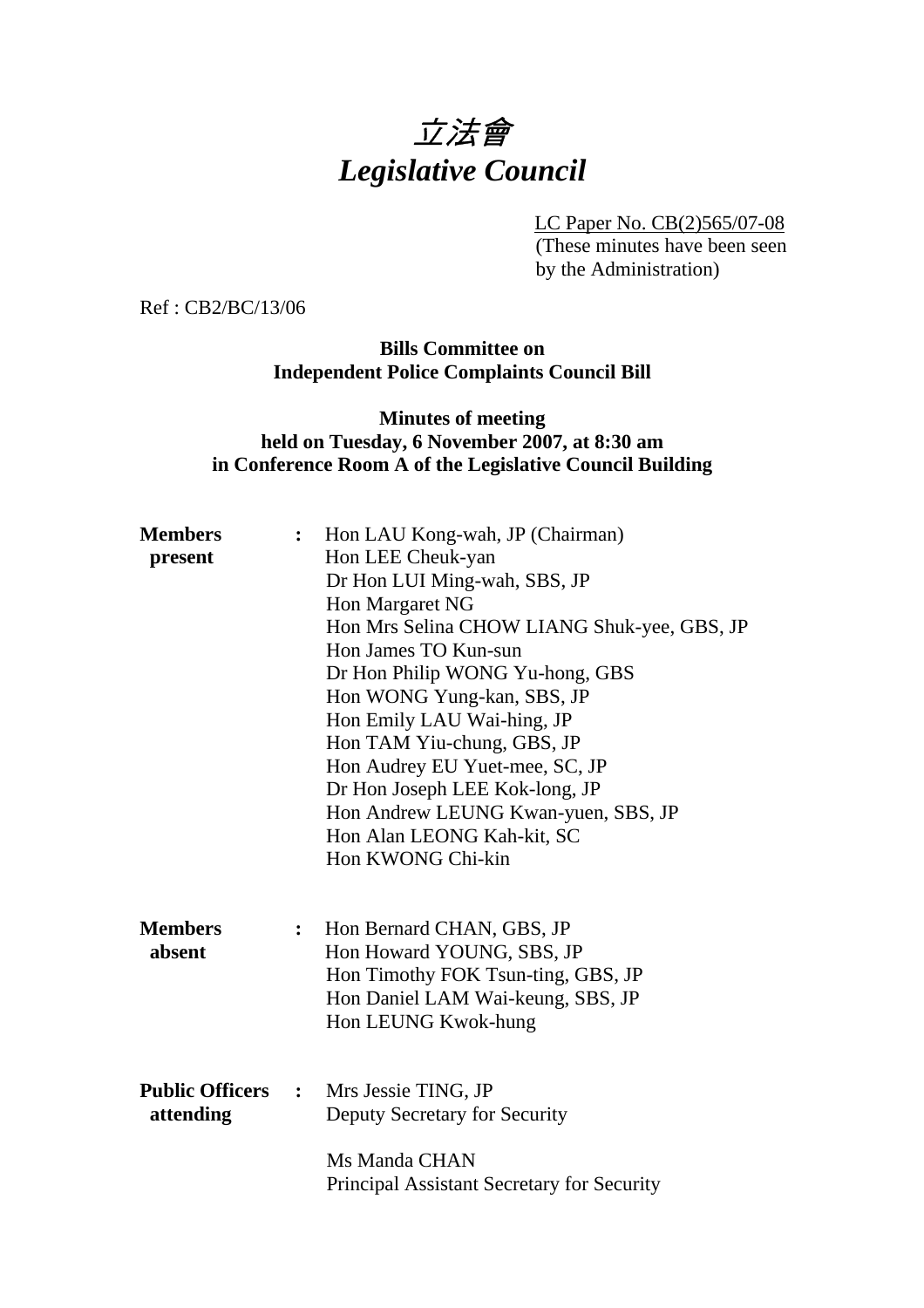|                               |              | Ms Jane LEE<br><b>Assistant Secretary for Security</b>                              |  |
|-------------------------------|--------------|-------------------------------------------------------------------------------------|--|
|                               |              | Mr MA Wai-luk<br><b>Assistant Commissioner of Police (Service Quality)</b><br>Wing) |  |
|                               |              | Ms WONG Ching-han<br>Senior Inspector of Police                                     |  |
|                               |              | Ms Fanny IP<br><b>Acting Deputy Law Draftsman</b>                                   |  |
|                               |              | Ms Lonnie NG<br><b>Senior Government Counsel</b>                                    |  |
| <b>Clerk</b> in<br>attendance | $\mathbf{L}$ | Mrs Sharon TONG<br>Chief Council Secretary (2) 1                                    |  |
| <b>Staff</b> in<br>attendance | :            | Mr LEE Yu-sung<br>Senior Assistant Legal Adviser 1                                  |  |
|                               |              | Mr Raymond LAM<br>Senior Council Secretary (2) 5                                    |  |
|                               |              | Miss Helen DIN<br>Legislative Assistant (2) 1                                       |  |

## **I. Meeting with the Administration**

1. The Bills Committee deliberated (index of proceedings attached at **Annex**).

- 2. The Bills Committee requested the Administration
	- (a) to provide information on the computation of the honorarium for members and observers of the existing Independent Police Complaints Council (IPCC) and to provide information on the honorarium of other similar statutory bodies;
	- (b) to provide information on the number of interviews and collection of evidence conducted by the Police in respect of reportable complaints in 2006, and the number of interviews and collection of evidence observed by observers of the IPCC in the same year;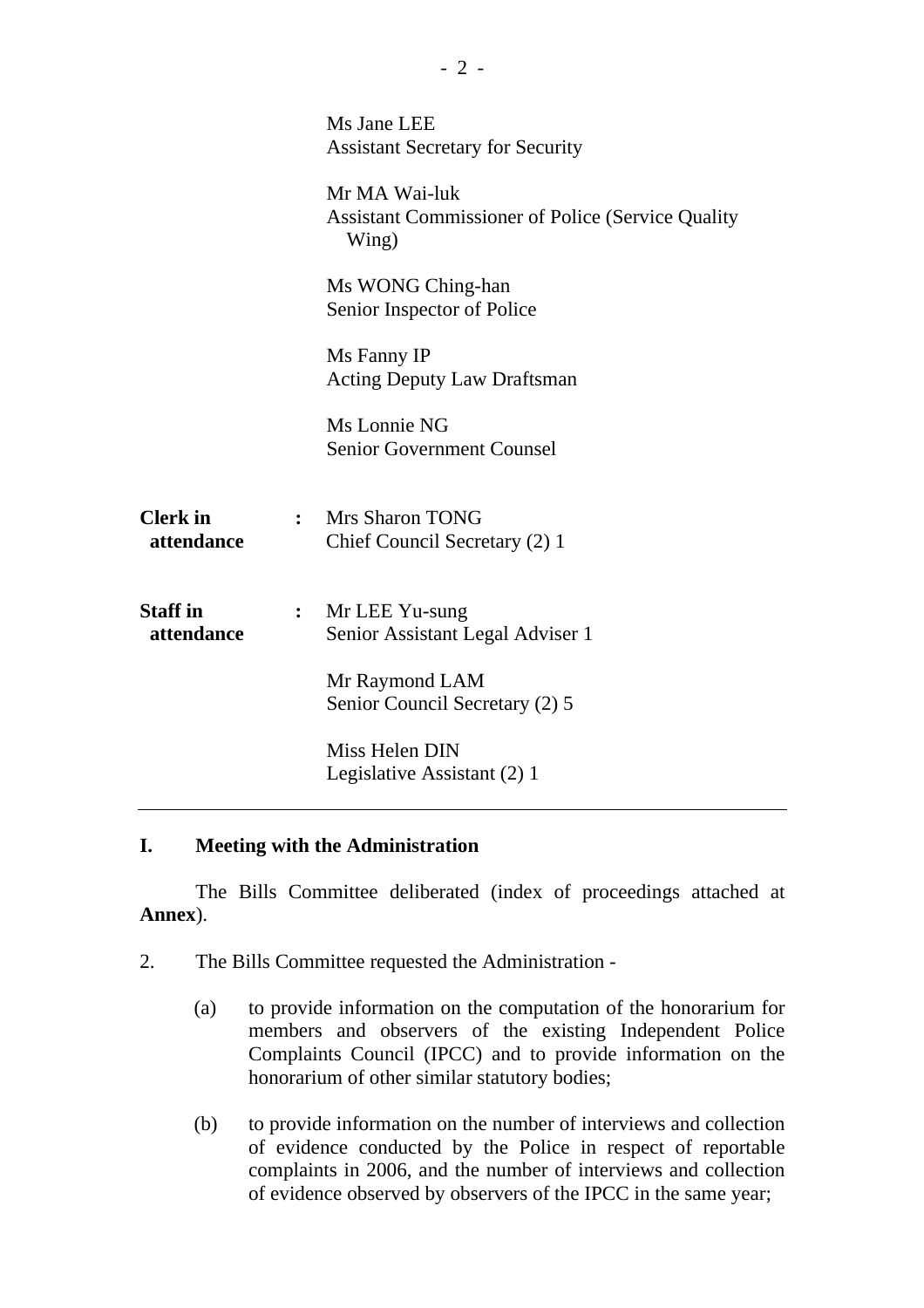- (c) to provide statistics on queries or requests for further information on complaint cases examined by existing IPCC members;
- (d) to provide information on the time spent by members of the existing IPCC on examining complaints and meetings;
- (e) to advise on the number of serious and non-serious complaints examined by IPCC in 2006, among which the number of complaints handled by IPCC members by circulation of papers and by meetings, and to consider conducting spot checks on cases handled by circulation of papers;
- (f) to provide information on how serious complaints were defined;
- (g) to advise on the number of and nature of allegations in reportable complaints involving civil litigation settled out-of-court, where the Police did not provide information as required by IPCC and the reasons why the Police did not provide the required information concerned;
- (h) to provide information on the duties and case workload of the respective ranks of staff in the existing IPCC Secretariat and the Complaints Against Police Office;
- (i) to provide information on the composition of the Secretariat of the proposed statutory IPCC and the arrangements for transition from the existing IPCC Secretariat to the Secretariat of the proposed statutory IPCC;
- (j) to advise, in relation to IPCC's power to require the Commissioner of Police to provide information or materials relating to reportable complaints, whether there were existing Ordinances that prohibit the release of information by the Commissioner;
- (k) to provide information on any existing documents setting out that the Commissioner of Police might decide not to provide information or materials relating to reportable complaints to IPCC on the ground that provision of the information or materials concerned to IPCC would be likely to prejudice the security of Hong Kong or the investigation of any crime;
- (l) to advise whether the Independent Commission Against Corruption had any existing document similar to clause 27 of the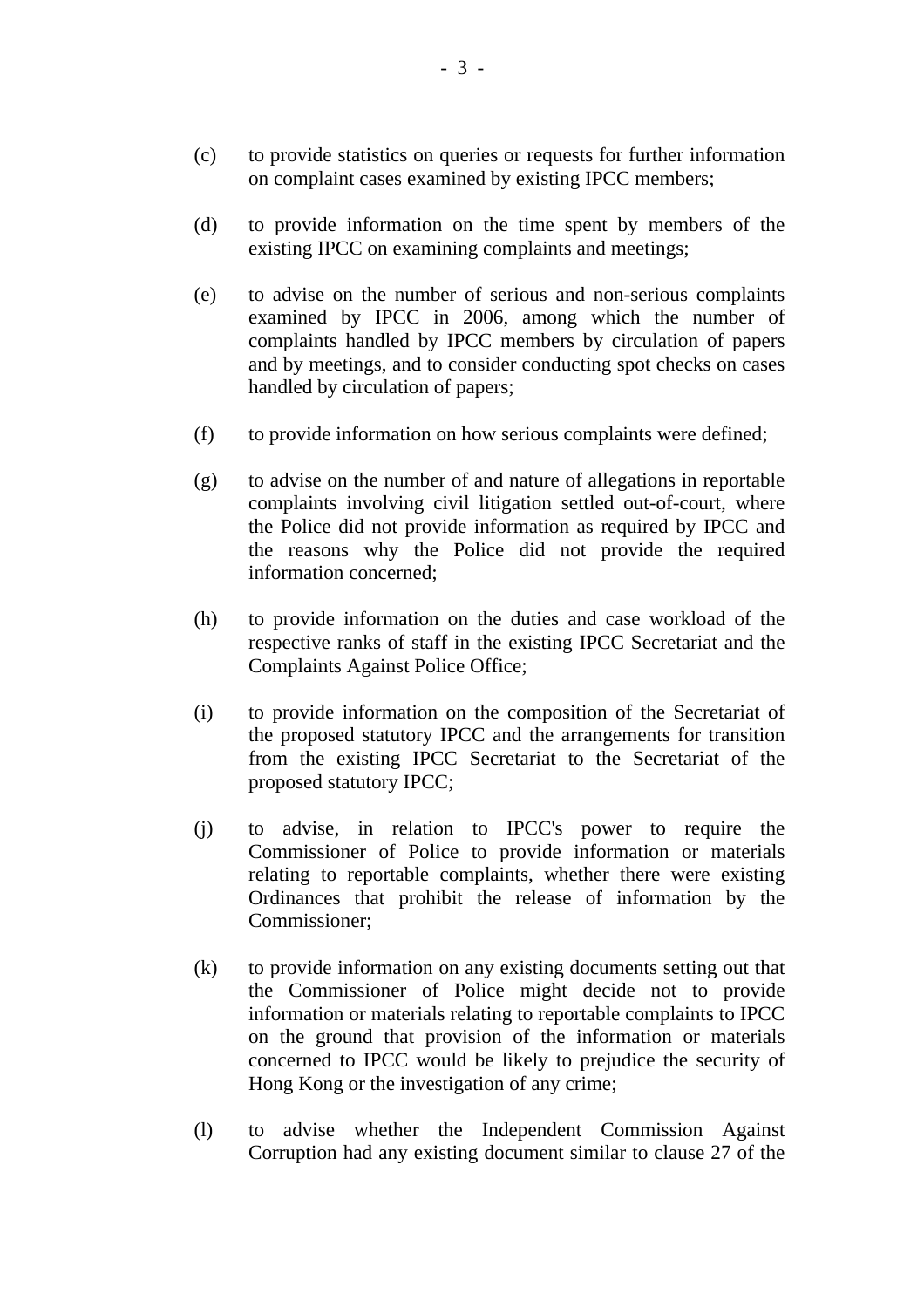Bill in relation to its provision of information to the ICAC Operations Review Committee;

- (m) to consider the suggestion of substituting the Secretary for Security or Secretary for Justice, for the Commissioner of Police in clause 27 of the Bill;
- (n) to consider deleting clause 27 of the Bill; and
- (o) to reconsider the suggestion of empowering the Legislative Council to nominate IPCC members.

3. The Bills Committee requested the Administration to coordinate the attendance of representatives from the IPCC Secretariat when discussing issues relating to the IPCC Secretariat or the operations of the existing IPCC.

### **II. Dates of subsequent meetings**

4. The Bills Committee agreed that the schedule of meetings in December 2007 and January 2008 would be as follows -

Meeting with deputations and the Administration

6 December 2007 (Thursday) 2:30 pm - 4:30 pm

Meeting with the Administration

| 13 December 2007 (Thursday) | $2:30 \text{ pm} - 4:30 \text{ pm}$ |
|-----------------------------|-------------------------------------|
| 15 January 2008 (Tuesday)   | $11:00$ am $-1:00$ pm               |
| 22 January 2008 (Tuesday)   | $11:00$ am $-1:00$ pm               |
| 29 January 2008 (Tuesday)   | $4:30 \text{ pm} - 6:30 \text{ pm}$ |

5. The meeting ended at 10:25 am.

Council Business Division 2 Legislative Council Secretariat 10 December 2007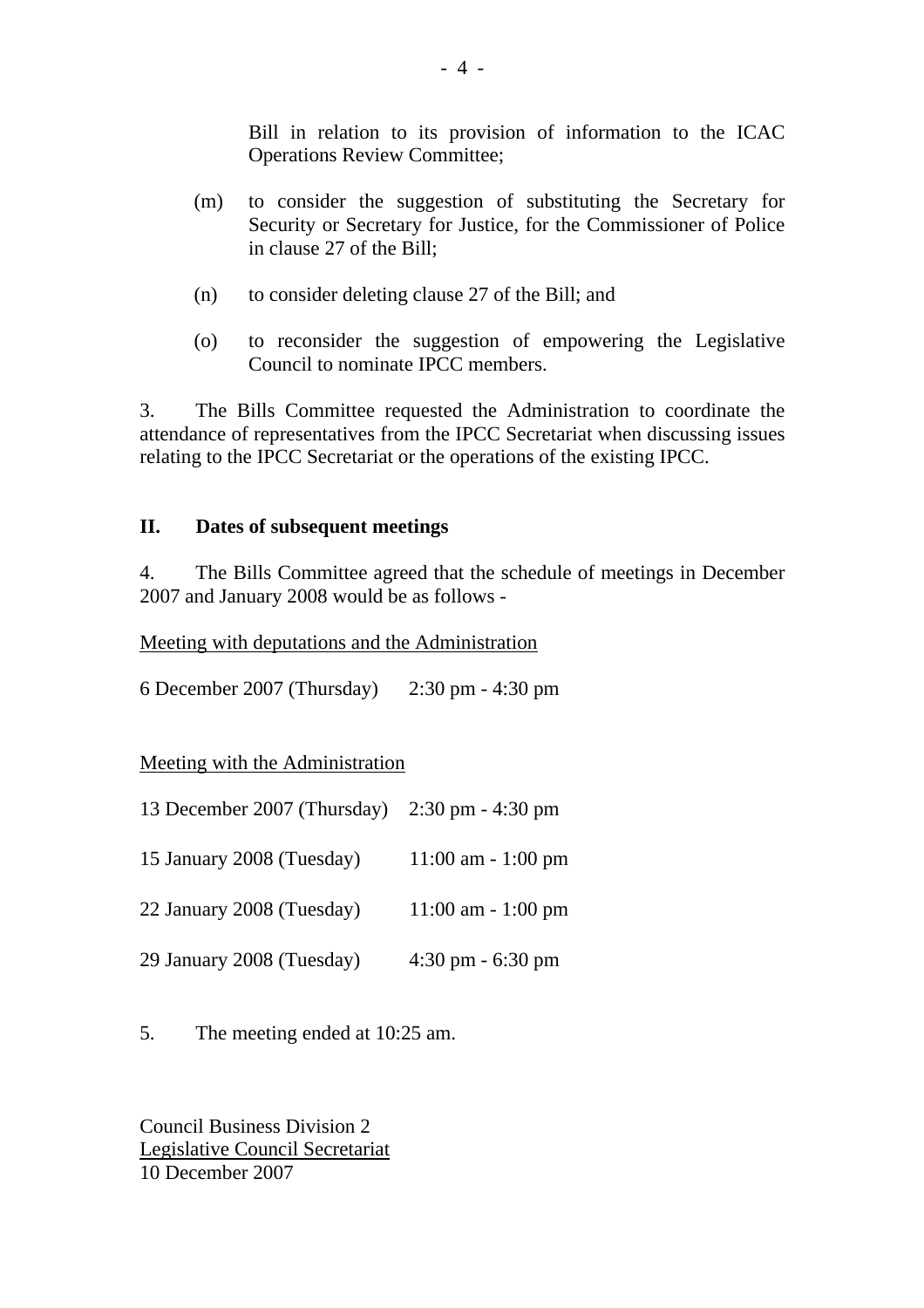## **Proceedings of meeting of the Bills Committee on Independent Police Complaints Council Bill on Tuesday, 6 November 2007, at 8:30 am in Conference Room A of the Legislative Council Building**

| <b>Time marker</b>   | <b>Speaker</b>                         | Subject(s)                                                                                                                                                                                                      | <b>Action</b><br><b>Required</b>                                                                                                                                                                                                                                                                                                  |
|----------------------|----------------------------------------|-----------------------------------------------------------------------------------------------------------------------------------------------------------------------------------------------------------------|-----------------------------------------------------------------------------------------------------------------------------------------------------------------------------------------------------------------------------------------------------------------------------------------------------------------------------------|
| $000000 -$<br>000618 | Chairman                               | Dates of meetings in December<br>2007 and January 2008; relevant<br>papers                                                                                                                                      |                                                                                                                                                                                                                                                                                                                                   |
| $000619 -$<br>002436 | Admin                                  | Briefing on the Administration's<br>response to issues raised by<br>members at the meeting on 18<br>October 2007 (LC Paper No.<br>$CB(2)243/07-08(01))$                                                         |                                                                                                                                                                                                                                                                                                                                   |
| $002437 -$<br>003245 | Hon Margaret NG<br>Admin               | Transition from the existing<br>Secretariat of the Independent<br><b>Police Complaints Council</b><br>(IPCC) to the Secretariat of the<br>proposed statutory IPCC;<br>honorarium for IPCC members               | <b>Admin to provide</b><br>information on the<br>computation of the<br>honorarium for<br>members of the<br>existing IPCC and<br>to provide<br>information on the<br>honorarium of<br>other similar<br>statutory bodies                                                                                                            |
| $003246 -$<br>003905 | Hon TAM Yiu-chung<br>Chairman<br>Admin | Roles of members and observers<br>of IPCC; number of Legislative<br>Council Members appointed as<br>IPCC members; percentage of<br>interviews and collection of<br>evidence operations attended by<br>observers | <b>Admin to provide</b><br>information on the<br>number of<br>interviews and<br>collection of<br>evidence conducted<br>by the Police in<br>respect of<br>reportable<br>complaints in 2006,<br>and the number of<br>interviews and<br>collection of<br>evidence observed<br>by observers of the<br><b>IPCC</b> in the same<br>year |
| 003906 -<br>004825   | Hon Selina CHOW<br>Admin               | How complaint cases were<br>classified as serious or                                                                                                                                                            | <b>Admin to provide</b><br>statistics on queries                                                                                                                                                                                                                                                                                  |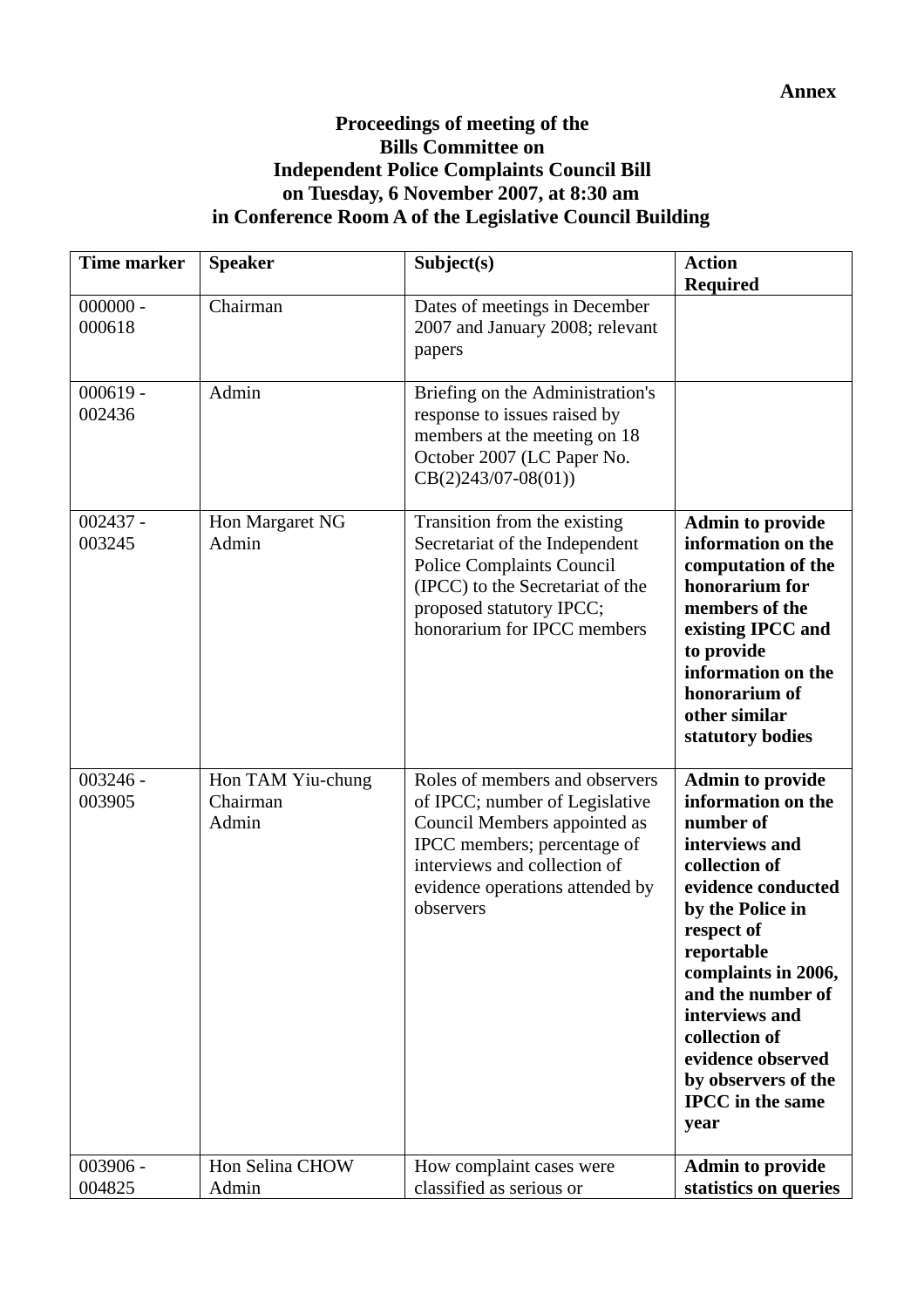| <b>Time marker</b>   | <b>Speaker</b>                    | Subject(s)                                                                                                                                                                                                                                                                                                                                                                                                                                                                                                                                               | <b>Action</b>                                                                                                                                                                                                                                                                                                                                                                                                                                                                     |
|----------------------|-----------------------------------|----------------------------------------------------------------------------------------------------------------------------------------------------------------------------------------------------------------------------------------------------------------------------------------------------------------------------------------------------------------------------------------------------------------------------------------------------------------------------------------------------------------------------------------------------------|-----------------------------------------------------------------------------------------------------------------------------------------------------------------------------------------------------------------------------------------------------------------------------------------------------------------------------------------------------------------------------------------------------------------------------------------------------------------------------------|
|                      | Chairman                          | non-serious; mechanism for<br>examination of complaint cases<br>by IPCC members; number of<br>non-serious complaints cleared<br>by IPCC members by circulation<br>of papers                                                                                                                                                                                                                                                                                                                                                                              | <b>Required</b><br>or requests for<br>further information<br>on reportable<br>complaint cases<br>examined by IPCC<br>members; to advise<br>on the number of<br>serious and<br>non-serious<br>complaints<br>examined by IPCC<br>in 2006, among<br>which the number<br>of complaints<br>handled by IPCC<br>members by<br>circulation of<br>papers and by<br>meetings; and to<br>consider<br>conducting spot<br>checks on cases<br>handled by<br>circulation of<br>papers            |
| $004826 -$<br>005812 | Hon James TO<br>Admin<br>Chairman | Criteria for classifying whether a<br>case was serious; whether all<br>complaints about assault by<br>Police officers were classified as<br>serious; number of serious<br>complaints in 2006; basis for the<br>existing practice that the<br>Commissioner of Police could<br>refuse to provide information or<br>materials relating to complaints<br>to IPCC on the ground that<br>compliance with the requirement<br>would be likely to prejudice the<br>security of Hong Kong or the<br>investigation of any crime;<br>complaints settled out-of-court | <b>Admin to provide</b><br>information on how<br>serious complaints<br>were defined; to<br>provide<br>information on any<br>existing documents<br>setting out that the<br><b>Commissioner of</b><br>Police might decide<br>not to provide<br>information or<br>materials relating<br>to reportable<br>complaints to IPCC<br>on the ground that<br>provision of the<br>information or<br>materials<br>concerned to IPCC<br>would be likely to<br>prejudice the<br>security of Hong |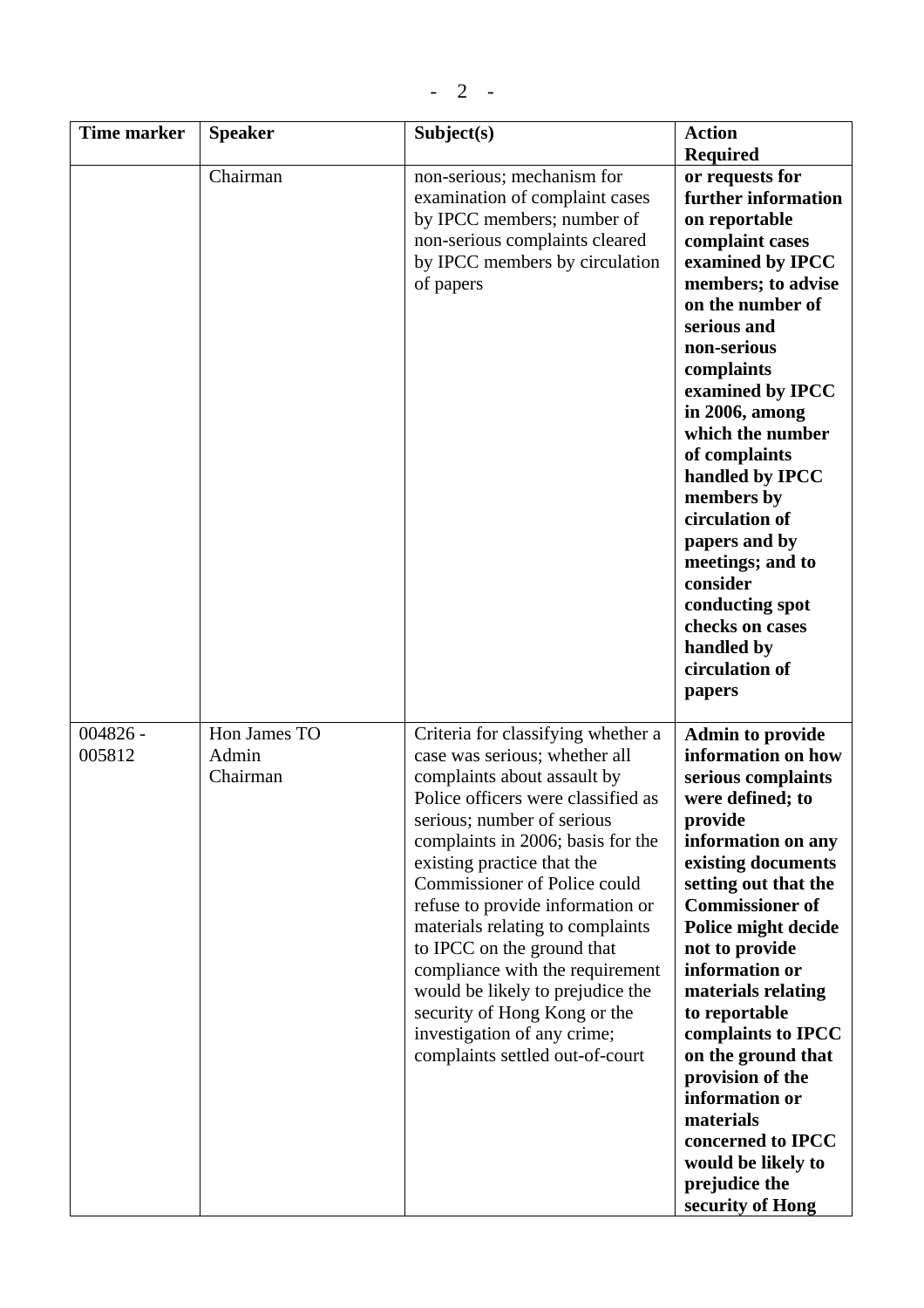| <b>Time marker</b>   | <b>Speaker</b>                      | Subject(s)                                                                                                                                                                                                                                                                                                                                     | <b>Action</b>                                                                                                                                                                                                                                                                                                                                                                               |
|----------------------|-------------------------------------|------------------------------------------------------------------------------------------------------------------------------------------------------------------------------------------------------------------------------------------------------------------------------------------------------------------------------------------------|---------------------------------------------------------------------------------------------------------------------------------------------------------------------------------------------------------------------------------------------------------------------------------------------------------------------------------------------------------------------------------------------|
|                      |                                     |                                                                                                                                                                                                                                                                                                                                                | <b>Required</b><br>Kong or the<br>investigation of any<br>crime; to advise on<br>the number of and<br>nature of<br>allegations in<br>reportable<br>complaints<br>involving civil<br>litigation settled<br>out-of-court, where<br>the Police did not<br>provide<br>information as<br>required by IPCC<br>and the reasons for<br>the Police not to<br>provide the<br>information<br>concerned |
| $005813 -$<br>011252 | Hon Alan LEONG<br>Admin<br>Chairman | Drafting and scope of clause 27<br>of the Bill; whether the contents<br>of agreements for out-of-court<br>settlement could be disclosed;<br>adequacy of financial resources<br>for the Secretariat of the<br>proposed statutory IPCC;<br>transition from the existing IPCC<br>Secretariat to the Secretariat of<br>the proposed statutory IPCC | <b>Admin to provide</b><br>information on the<br>composition of the<br><b>Secretariat of the</b><br>proposed statutory<br><b>IPCC</b> and the<br>arrangements for<br>transition from the<br>existing IPCC<br><b>Secretariat to the</b><br><b>Secretariat of the</b><br>proposed statutory<br><b>IPCC</b>                                                                                    |
| $011253 -$<br>012508 | Hon Emily LAU<br>Admin<br>Chairman  | Whether there was a need for<br>clause 27 of the Bill; time spent<br>by an IPCC member in<br>examining a complaint case;<br>criteria for determining the rates<br>of honorarium for members of<br><b>IPCC</b>                                                                                                                                  | <b>Admin to consider</b><br>deleting clause 27<br>of the Bill; to<br>provide<br>information on the<br>time spent by IPCC<br>members on<br>examining<br>complaint cases<br>and meetings; to<br>provide<br>information on the<br>computation of<br>honorarium for                                                                                                                             |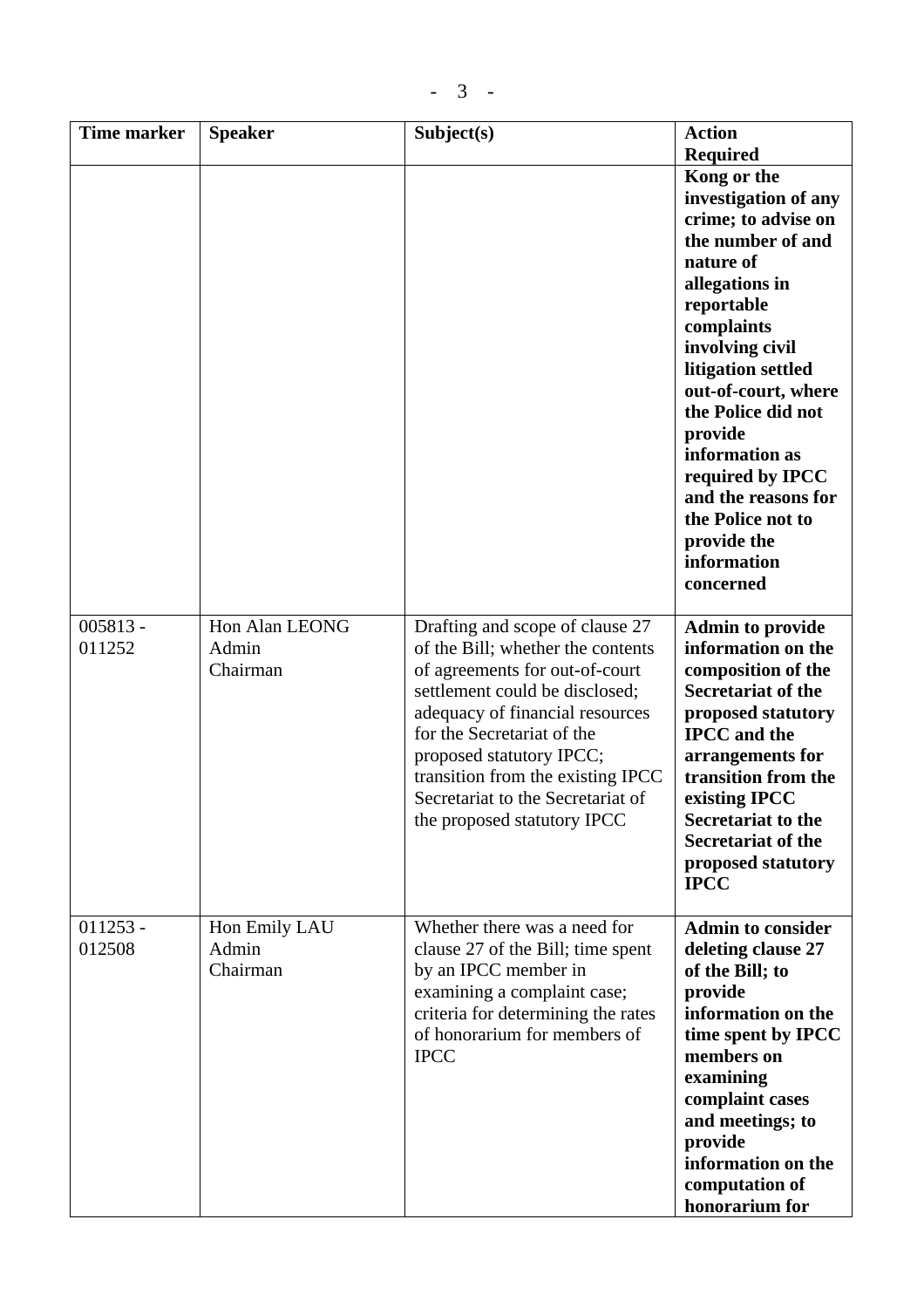| <b>Time marker</b>   | <b>Speaker</b>                                                            | Subject(s)                                                                                                                                                                                                                                | <b>Action</b>                                                                                                                                                                                                                                                                                                                                                                                                                                                                                                                                                                                                                                                                                                                                                                                                                  |
|----------------------|---------------------------------------------------------------------------|-------------------------------------------------------------------------------------------------------------------------------------------------------------------------------------------------------------------------------------------|--------------------------------------------------------------------------------------------------------------------------------------------------------------------------------------------------------------------------------------------------------------------------------------------------------------------------------------------------------------------------------------------------------------------------------------------------------------------------------------------------------------------------------------------------------------------------------------------------------------------------------------------------------------------------------------------------------------------------------------------------------------------------------------------------------------------------------|
|                      |                                                                           |                                                                                                                                                                                                                                           | <b>Required</b>                                                                                                                                                                                                                                                                                                                                                                                                                                                                                                                                                                                                                                                                                                                                                                                                                |
|                      |                                                                           |                                                                                                                                                                                                                                           | <b>IPCC</b> members and<br>observers                                                                                                                                                                                                                                                                                                                                                                                                                                                                                                                                                                                                                                                                                                                                                                                           |
| $012509 -$<br>013811 | Hon James TO<br>Hon Margaret NG<br>Hon LEE Cheuk-yan<br>Chairman<br>Admin | Level of honorarium for existing<br>IPCC members; power of the<br>proposed statutory IPCC to<br>require the Commissioner of<br>Police to provide information or<br>materials relating to complaints<br>and clarify facts or discrepancies | <b>Admin to advise in</b><br>relation to IPCC's<br>power to require<br>the Commissioner<br>of Police to provide<br>information or<br>materials relating<br>to reportable<br>complaints,<br>whether there were<br>existing Ordinances<br>that prohibit the<br>release of<br>information by the<br><b>Commissioner; to</b><br>advise whether the<br>Independent<br><b>Commission</b><br><b>Against Corruption</b><br>had any existing<br>document similar<br>to clause 27 of the<br><b>Bill in relation to its</b><br>provision of<br>information to the<br><b>ICAC Operations</b><br><b>Review Committee;</b><br>to consider the<br>suggestion of<br>substituting the<br><b>Secretary for</b><br><b>Security or</b><br><b>Secretary for</b><br>Justice, for the<br><b>Commissioner of</b><br>Police in clause 27<br>of the Bill |
| $013812 -$<br>014524 | Hon Alan LEONG<br>Chairman<br>Admin                                       | Investigation of complaints<br>involving allegations of crime                                                                                                                                                                             |                                                                                                                                                                                                                                                                                                                                                                                                                                                                                                                                                                                                                                                                                                                                                                                                                                |
| $014525 -$<br>015116 | Hon Emily LAU<br>Admin                                                    | Duties of the respective ranks of<br>staff in the existing IPCC<br>Secretariat and the Complaints<br>Against Police Office and the                                                                                                        | <b>Admin to provide</b><br>information on the<br>duties and case<br>workload of the                                                                                                                                                                                                                                                                                                                                                                                                                                                                                                                                                                                                                                                                                                                                            |